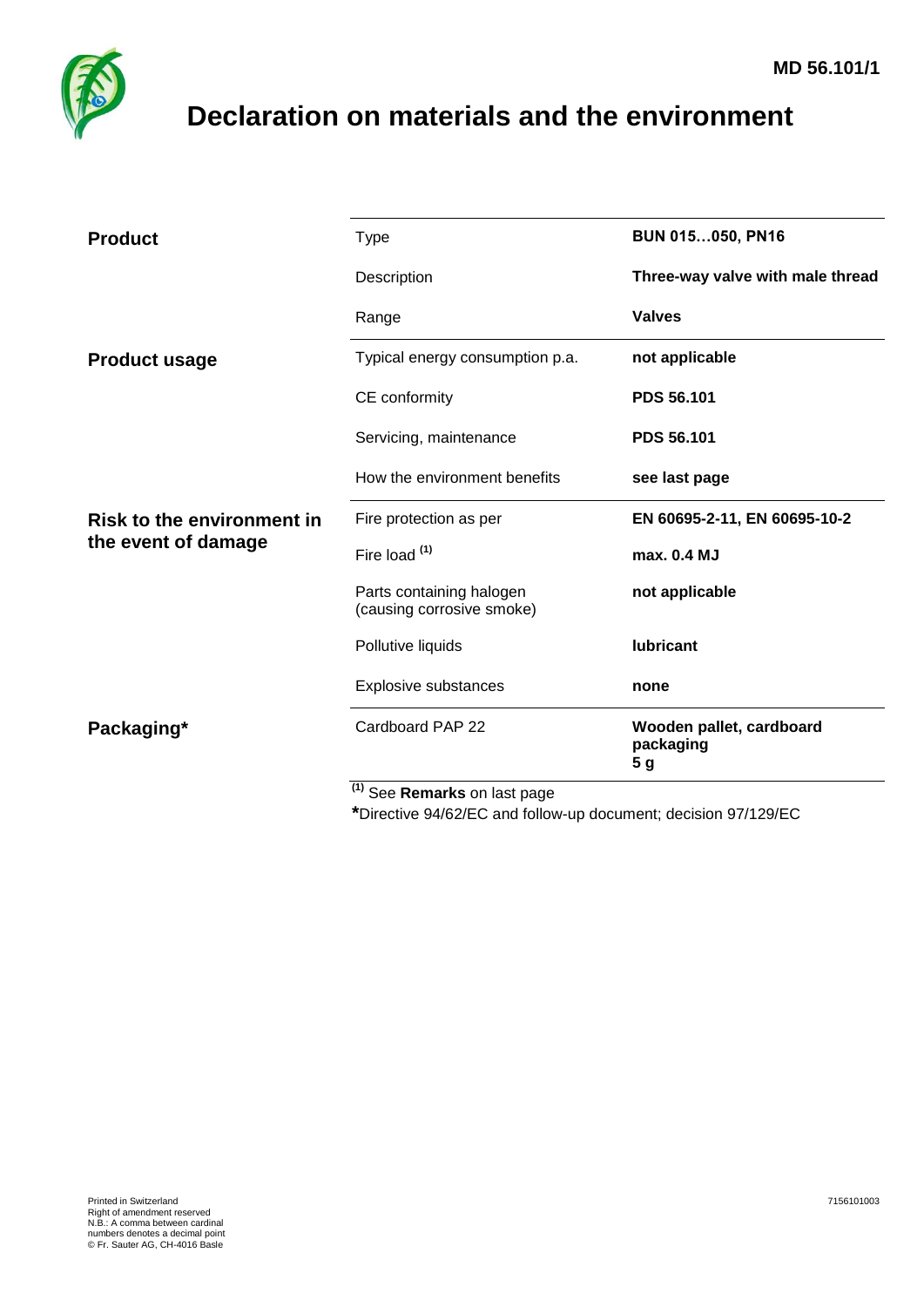|                                     |                                              |                |                             | MD 56.101/2        |
|-------------------------------------|----------------------------------------------|----------------|-----------------------------|--------------------|
| <b>Materials</b>                    | Total weight of product <sup>(2)</sup>       |                | 8803560 g Safety data sheet | EU waste<br>code** |
| <b>Synthetics</b>                   |                                              |                |                             |                    |
| <b>EPDM</b>                         | (O-rings)                                    | 38g            | Yes                         | 20.01.39           |
| <b>PTFE</b>                         | (wiper)                                      | 15g            | Yes                         | 20.01.39           |
| <b>PE</b>                           | (protective cap & plugs, for transport only) | $4130$ g       | Yes                         | 20.01.39           |
| <b>Metal</b>                        |                                              |                |                             |                    |
| Brass (housing, plug, stuffing box) |                                              | 8303490 g      | Not required                | 20.01.40           |
|                                     | CrNi steel (spindle)                         | $3040$ g       | Not required                | 20.01.40           |
|                                     | Steel (securing ring)                        | 110g           | Not required                | 20.01.40           |
| <b>Printed circuit board</b>        |                                              |                |                             |                    |
| None                                |                                              | g              |                             |                    |
| <b>Miscellaneous</b>                |                                              |                |                             |                    |
|                                     |                                              | g              |                             |                    |
| <b>Special components</b>           |                                              |                |                             |                    |
| Lubricant                           |                                              | 3 <sub>g</sub> | Yes                         | 20.01.26           |

## **N.B.:**

Silicone content: Neither the lubricant nor any of the parts used contain silicone.

The valves are made solely from environmentally-friendly materials.

**(2)** See **Remarks** on last page

**\*\***Directive 75/442/EEC and follow-up document; decision 2001/118/EC